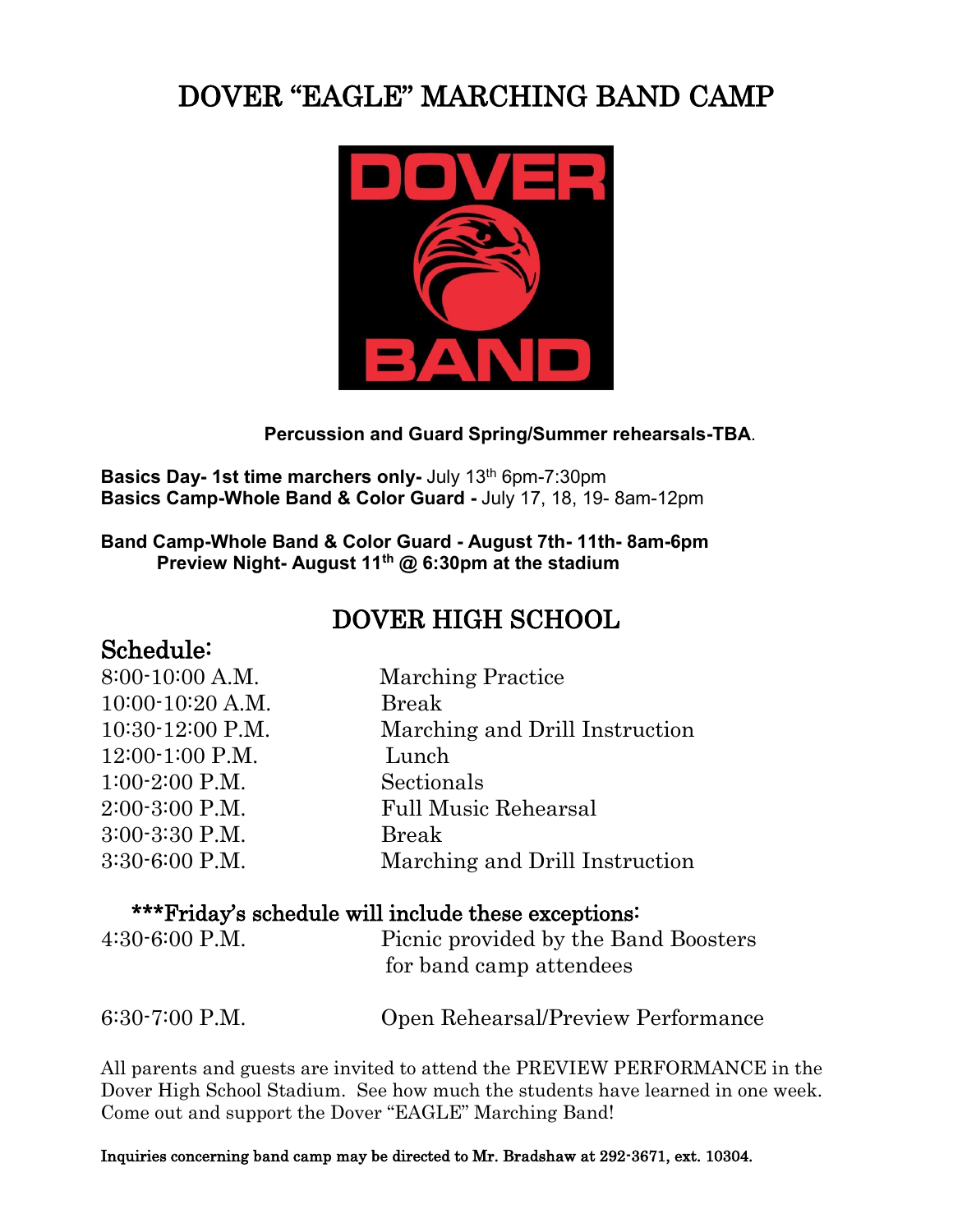### **PERMISSION FORM FOR BAND CAMP AND ACTIVITIES**

**I/We have read and agree to abide by the Dover Area School District guidelines set forth on the Dover Area School District Co-Curricular Participation Guidelines document, and the school's decision(s) involving any violation(s) of the guidelines.**

**I** give **the sum of the set of the permission to attend band camp and all other band <b>i activities during this school year.**

I understand that after June 1<sup>st</sup>, if my child chooses not to participate in marching band, I will **forfeit all fees for items ordered. I will only be reimbursed \$20.00 of the band camp fee.**

**I give permission for my child to be photographed as a part of the Dover "Eagle" Marching Band to be used in band publications and/or news articles about the band. Yes No\_\_\_\_\_\_\_\_** 

**The students are responsible and accountable for their own wind suit, shoes, shirt, gloves, hat, water bottle, and bag throughout the Marching Band season. PLEASE LABEL ALL OF THESE ITEMS.**

| *Student Signature                                                           |
|------------------------------------------------------------------------------|
|                                                                              |
|                                                                              |
|                                                                              |
| Mother's e-mail addresses (Used for communication- Print clearly)            |
| Father's e-mail addresses (Used for communication – Print clearly)           |
|                                                                              |
|                                                                              |
| Please print the names of the parents or guardians of the band member below: |
|                                                                              |

**\* Required**

**If this information changes during the year, please contact Mr. Bradshaw & Kelley Stover.**

 $\mathcal{L}_\mathcal{L} = \{ \mathcal{L}_\mathcal{L} = \{ \mathcal{L}_\mathcal{L} = \{ \mathcal{L}_\mathcal{L} = \{ \mathcal{L}_\mathcal{L} = \{ \mathcal{L}_\mathcal{L} = \{ \mathcal{L}_\mathcal{L} = \{ \mathcal{L}_\mathcal{L} = \{ \mathcal{L}_\mathcal{L} = \{ \mathcal{L}_\mathcal{L} = \{ \mathcal{L}_\mathcal{L} = \{ \mathcal{L}_\mathcal{L} = \{ \mathcal{L}_\mathcal{L} = \{ \mathcal{L}_\mathcal{L} = \{ \mathcal{L}_\mathcal{$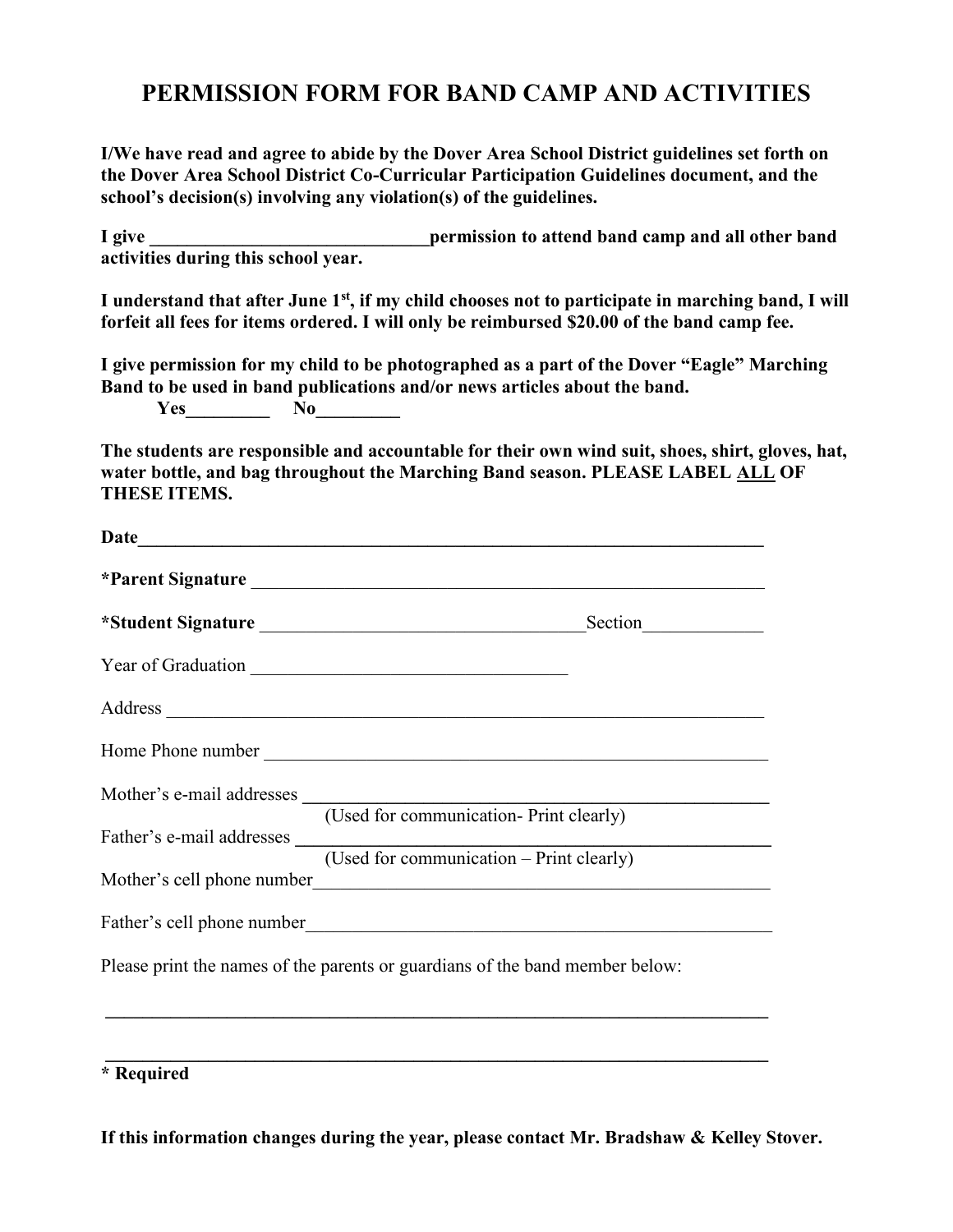### Dover Band 2017  **Medical FORM**

| <b>STUDENT INFORMATION</b>                                                                                                                                                                                                                                                                                   |               |                |           |                         |                                          |
|--------------------------------------------------------------------------------------------------------------------------------------------------------------------------------------------------------------------------------------------------------------------------------------------------------------|---------------|----------------|-----------|-------------------------|------------------------------------------|
| Student's last name:                                                                                                                                                                                                                                                                                         | First:        | Middle:        | Grade:    | Instrument:             |                                          |
| Mother's Name:                                                                                                                                                                                                                                                                                               | Cell Phone #: | Father's name: |           | Cell Phone #:           | Sex:<br>$\Box$<br>⊔<br>$\mathbf{F}$<br>M |
| Street address:                                                                                                                                                                                                                                                                                              |               | City:          |           | Zip Code:<br>State:     |                                          |
| <b>INSURANCE INFORMATION</b>                                                                                                                                                                                                                                                                                 |               |                |           |                         |                                          |
| Health Insurance:                                                                                                                                                                                                                                                                                            |               |                | Policy #: |                         |                                          |
| Dr.'s Name:                                                                                                                                                                                                                                                                                                  |               | Phone #:       |           |                         |                                          |
| Dentist Name:                                                                                                                                                                                                                                                                                                |               | Phone#:        |           |                         |                                          |
| <b>Medical Information</b>                                                                                                                                                                                                                                                                                   |               |                |           |                         |                                          |
| Does your child have any long-term medical problems such as diabetes, epilepsy, asthma, etc.?                                                                                                                                                                                                                |               |                |           |                         |                                          |
| Explain:                                                                                                                                                                                                                                                                                                     |               |                |           |                         |                                          |
| IS YOUR CHILD TAKING ANY MEDICINE, PILLS, INJECTIONS, OR USING AN INHALER?                                                                                                                                                                                                                                   |               |                |           |                         |                                          |
| IF YES, WHAT AND HOW OFTEN?                                                                                                                                                                                                                                                                                  |               |                |           |                         |                                          |
| Does your child have allergies to any drugs, foods, insects, etc?                                                                                                                                                                                                                                            |               |                |           |                         |                                          |
| If yes, explain reaction and treatment.                                                                                                                                                                                                                                                                      |               |                |           |                         |                                          |
| Do you give permission for your child to receive Tylenol or Ibuprofen for minor complaints of headache, sore throat, cramps,<br>sprains, etc. when accompanying the band? Also any over the counter medications for cold symptoms, menstrual pain, motion<br>sickness, allergies, antacids or antidiarrheal? |               |                |           |                         |                                          |
| List any operations or serious illness that your child has experienced. Include age when this occurred.                                                                                                                                                                                                      |               |                |           |                         |                                          |
| <b>IN CASE OF EMERGENCY</b>                                                                                                                                                                                                                                                                                  |               |                |           |                         |                                          |
| Emergency Contact #1:                                                                                                                                                                                                                                                                                        | Phone #:      |                |           | Emergency<br>Contact #2 | Phone#                                   |
|                                                                                                                                                                                                                                                                                                              |               |                |           |                         |                                          |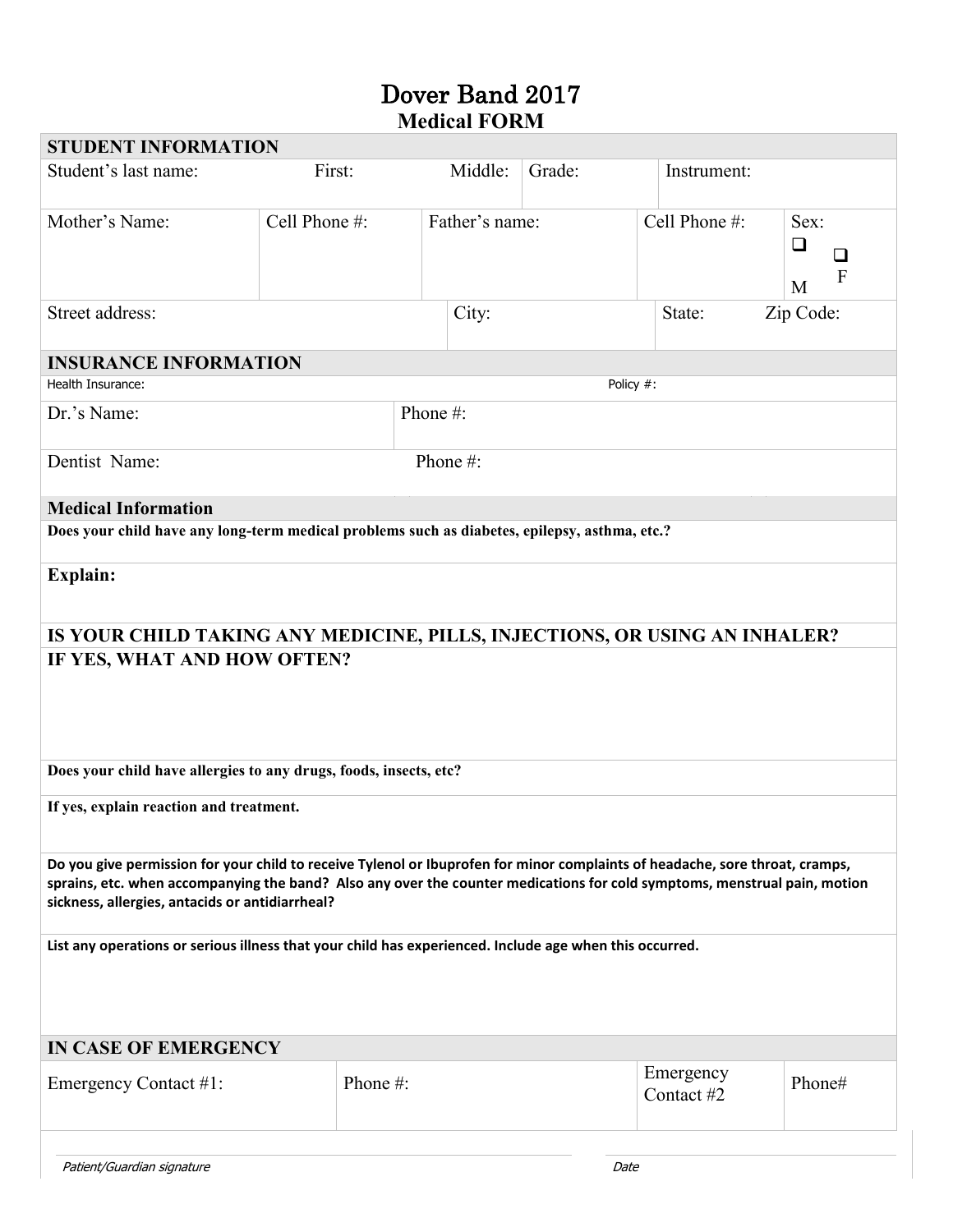### **BAND CAMP FEE AND ORDER FORM**

| Band Member's Name                     |           |                |                                                 |                                                                   |         | <b>Section</b> |                             | <u> 1989 - Andrea State</u> |
|----------------------------------------|-----------|----------------|-------------------------------------------------|-------------------------------------------------------------------|---------|----------------|-----------------------------|-----------------------------|
| Band Camp Fee (Band & Color Guard)     |           |                |                                                 |                                                                   |         | \$20.00        | $\frac{\text{S}}{\text{S}}$ |                             |
| Wind Suit (Band, Honor & Color Guards) |           |                |                                                 |                                                                   |         |                | <b>\$65.00</b>              | $\int$                      |
| <b>Shoes</b>                           |           |                | (Band & Honor Guard)                            |                                                                   |         |                | \$34.00                     | $\frac{\text{S}}{\text{S}}$ |
| Gloves (Woodwind, Brass & Honor Guard) |           |                |                                                 |                                                                   | $#$ (a) |                | \$2.50                      | $\frac{\text{S}}{\text{S}}$ |
| <b>Band Shirt</b>                      |           |                |                                                 | (Band, Honor & Color Guards) # @                                  |         |                | \$16.00                     | $\sim$                      |
| <b>Band Hat</b>                        |           |                |                                                 | (Band, Honor and Color Guards)                                    |         |                | \$13.00                     | $\frac{\text{S}}{\text{S}}$ |
| Sweatshirt                             |           | (Not required) |                                                 |                                                                   |         |                | \$32.00                     | $\frac{\text{S}}{\text{S}}$ |
|                                        |           |                |                                                 | Pink Show laces (for October-REQUIRED) # ________ @               |         |                | \$2.00                      | $\sim$                      |
|                                        |           |                |                                                 | Please take funds from my child's student account                 |         |                | <b>TOTAL</b>                | $\frac{\sim}{\sim}$         |
| <i>Wind Suit – Circle size</i>         |           |                |                                                 |                                                                   |         |                |                             |                             |
|                                        | Woman's - |                | <b>Small</b>                                    | Med.                                                              | Lg.     | XL             | <b>XXL</b>                  |                             |
|                                        | Men's $-$ |                | <b>Small</b>                                    | Med.                                                              | Lg.     | XL             | XXL                         |                             |
| <b>Band Shirt - Circle size</b>        |           |                |                                                 |                                                                   |         |                |                             |                             |
| <b>Small</b>                           |           | Med.           | Lg.                                             | XL                                                                |         | XXL (\$18.50)  |                             |                             |
| <b><i>Sweatshirt</i></b> – Circle size |           |                |                                                 |                                                                   |         |                |                             |                             |
| <b>Small</b>                           |           | Med.           | Lg.                                             | XL                                                                |         | XXL (\$33.00)  |                             | <b>XXXL (\$35.00)</b>       |
|                                        |           |                | <b>Name</b> to be printed on the back of shirt  |                                                                   |         |                |                             |                             |
|                                        |           |                | <b>Instrument</b> to be printed down the sleeve | (Percussionists usually put Drumline. Your instrument can change) |         |                |                             |                             |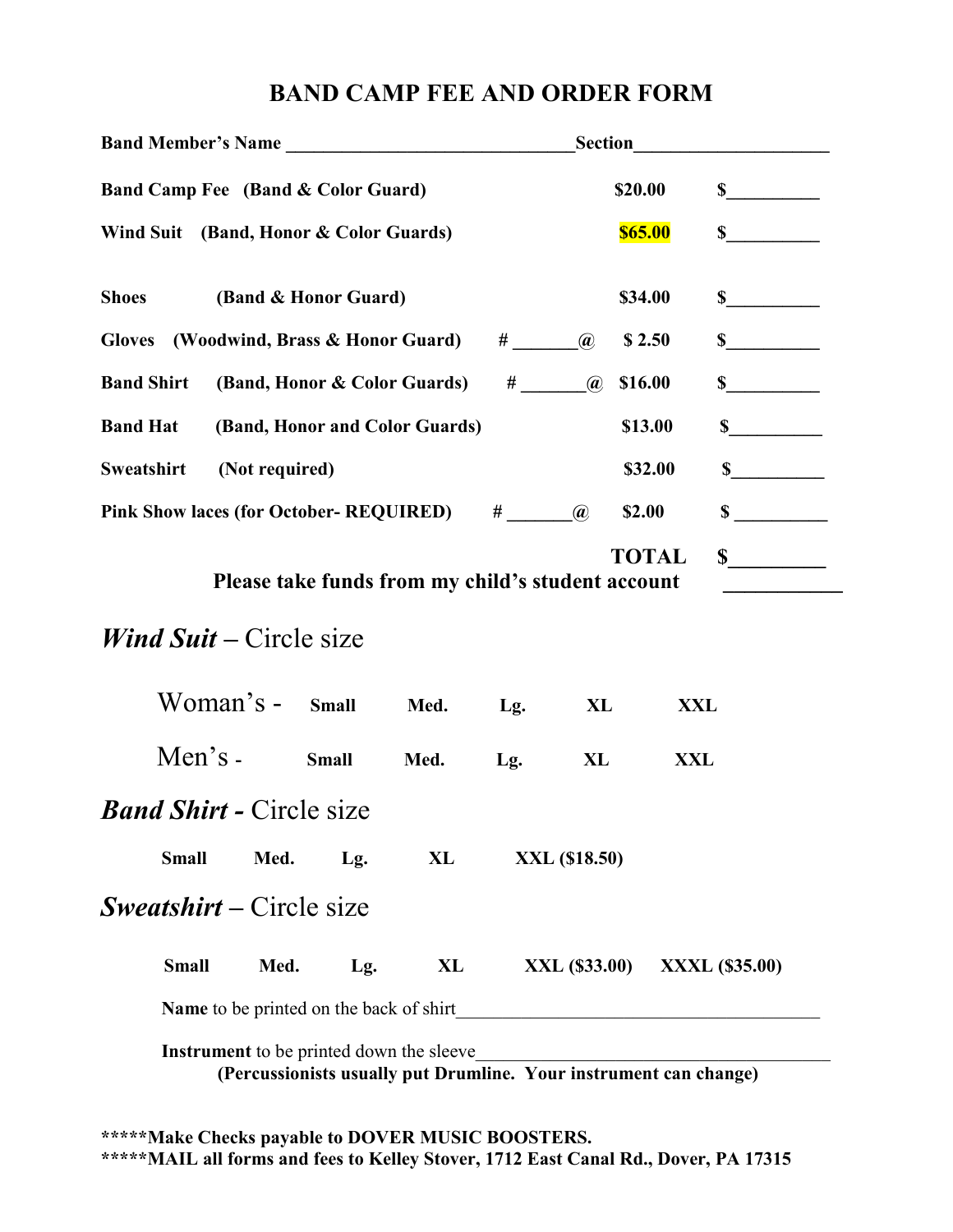## **VOLUNTEER CLEARANCES**

**Please note that all volunteers must have their child abuse and criminal record clearances, and TB Test on file with Dover Area School District.** Clearances are required to volunteer, except when donating food. In order to keep your clearances active, you must volunteer at least one time during each school year. (Donating food counts towards keeping your clearances active.) You may pick up the Volunteer Clearance Forms at the Administration Office or on the district website under the Community tab.

I **have** my clearances with DASD (**updated if done prior to 2012 see District web site**).

 $Name(s):$ I **do not have** my clearances.

 $Name(s):$ I have applied for my clearances.

Name(s): \_\_\_\_\_\_\_\_\_\_\_\_\_\_\_\_\_\_\_\_\_\_\_\_\_\_\_\_\_\_\_\_\_\_\_\_\_\_\_\_\_\_\_\_\_\_\_\_\_\_\_\_\_\_

### **BAND CAMP WEEK VOLUNTEERS**

We need parent volunteers and nurses to help chaperone band camp. Please check if you would be willing to volunteer for a morning or afternoon during band camp week.

\*\*\*\*\*We appreciate everyone's desire to help with band camp and the picnic. We want to involve new parents, and use a rotation system to involve as many parents as possible. Please DO NOT come unless you have been contacted by Kelley Stover.

|               | I can chaperone in the:<br>Morning $(8 AM - 1 PM)$           | Afternoon $(1 PM - 6 PM)$                                                           |
|---------------|--------------------------------------------------------------|-------------------------------------------------------------------------------------|
|               | I can help with the picnic on Friday afternoon of band camp. |                                                                                     |
|               | I am a nurse or EMT and can chaperone.                       |                                                                                     |
|               |                                                              | I can help alter (hem) uniforms. If you cannot sew, help is needed to pin uniforms. |
| Name:         |                                                              |                                                                                     |
| <b>Phone:</b> |                                                              |                                                                                     |
| <b>Email:</b> |                                                              |                                                                                     |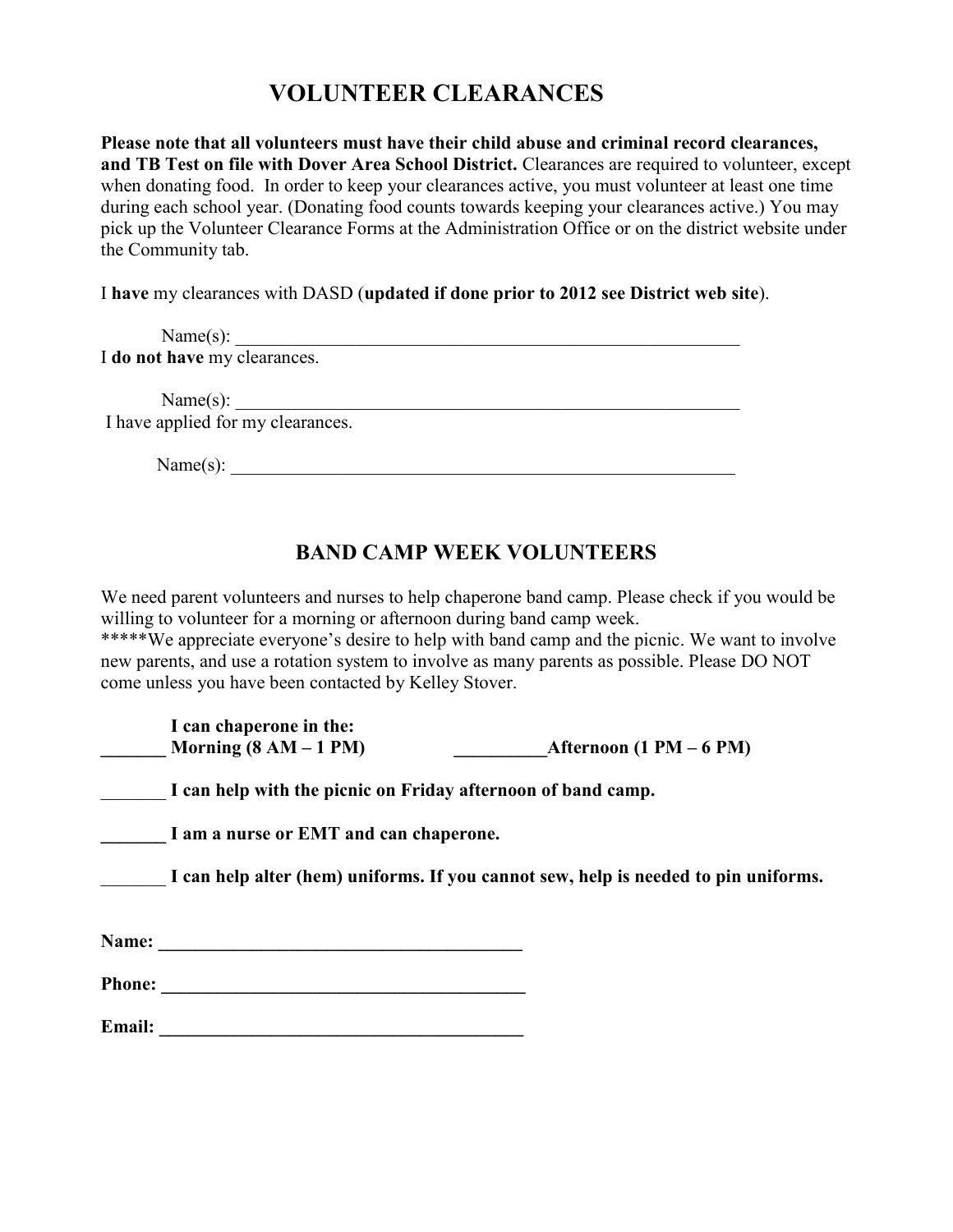## **VOLUNTEER HELP FOR THE 2017-2018 BAND SEASON**

The Dover Music Boosters help to support the many activities that benefit the concert, marching, jazz bands and choir. If you are interested in helping with any of the following, please put your initials by the item(s). If you would be willing to chair a committee, please sign the chairperson line also. Sign your name and list your phone number. Someone from the Dover Music Boosters will contact you when your help is needed. If you do not get a call, please feel free to contact either Mr. Bradshaw or Kelley Stover (817-1740), and they will give your name to the person chairing that committee.

| <b>NAME(S)</b> |                                                                             |
|----------------|-----------------------------------------------------------------------------|
| <b>PHONE</b>   |                                                                             |
| Email          |                                                                             |
|                | <b>VOLUNTEER POSSIBLITIES</b>                                               |
|                | (Initial item(s) below)                                                     |
|                | Chaperoning at football games, parades, band shows, etc.                    |
|                | Chairperson: Kelley Stover                                                  |
|                | Nurse/EMT at football games, parades, band shows, etc.                      |
|                | Chairperson: Chuck and Katrina DeLauter                                     |
|                | Helping with equipment for football games, parades, etc.                    |
|                | Chairperson: Mark Stover                                                    |
|                | French fry stand at football games                                          |
|                | Co-Chairpersons: Chuck & Katrina DeLauter                                   |
|                | Fudge Stand at Dover Carnival and football games                            |
|                | Chairperson: Deb Geyer (Especially need people)                             |
|                | there early to set up and Late to tear down the tables and tent and to hang |
|                | The sign; this takes about 15-20 minutes); also need fudge stand volunteers |
|                | For during the game                                                         |
|                | Novelty stand at football games                                             |
|                | Chairperson: There is a need for one                                        |
|                | Fundraisers (Should be available during the day to help sort items)         |
|                | Co-Chairpersons: Michelle Wallace & Holly Elicker                           |
|                | Adult Fundraisers - help with Craft Show, Raffles, etc.                     |
|                | Co-Chairpersons: Michelle Wallace & Holly Elicker                           |
|                | Food donations for various activities and events                            |
|                | Chairperson: There is a need for one                                        |
|                | "Band Show 2017" Committee                                                  |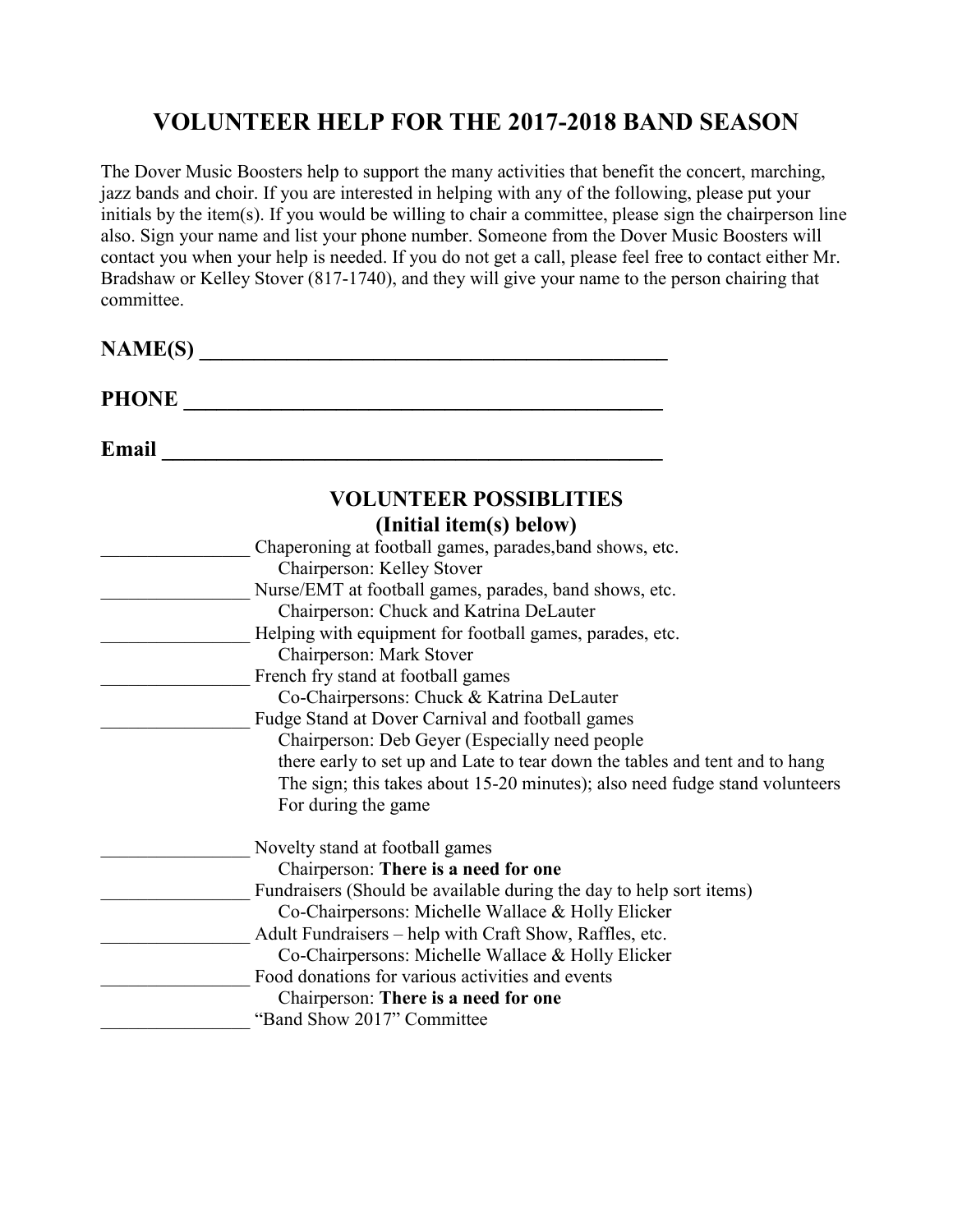### STUDENT GUIDELINES FOR BAND CAMP

#### **Students should follow the following rules to ensure a safe, worthwhile camp.**



- 1. Camp is closed to visitors and deliveries. Food may not be delivered to school.
- 2. Students may not leave school property without a parent's permission.
- 3. Absences must be cleared with Mr. Bradshaw and must be given to him **prior to the date of absence.** A note stating the reason must be written and signed by a parent.
- 4. All medications must be given to the nurse on duty or to Mr. Bradshaw.
- 5. Students should bring a packed lunch from home. Coolers are recommended and NO GLASS BOTTLES!
- 6. Ice water will be provided at breaks. Students may bring additional snacks and drinks.
- 7. Band members should wear cool, comfortable clothing. Sneakers and white socks are recommended. Shoes must be worn at all times while marching. Appropriate clothing must be worn. NO BATHING SUITS!
- 8. Hats, sunglasses, sun block, and insect repellant may be useful and add to comfort.
- 9. Students should eat a good breakfast and remember to drink plenty of fluids.
- 10. All personal items will be the sole responsibility of each student.
- 11. Water guns and squirt bottles are not permitted on school property.
- 12. Students should avoid scheduling appointments during band camp week.

#### **BAND CAMP FEE**

**The cost of attending band camp will be \$20.00 this year. This fee and the fee for the wind suit, shoes, band shirt, gloves, hat, etc., must be paid no later than May 15th. Make checks payable to Dover Music Boosters. Checks may be put in the band room lock box or mailed to Kelley Stover. Please fill out the Emergency/Health form, Permission Form, Volunteer Form, and Band Camp Fee/Order Form on the band web page. ALL forms and fees are due by May 15th.** 

> **Kelley Stover 1712 East Canal Rd. Dover, PA 17315 Phone: 817-1740 or Email: mkstover@verizon.net**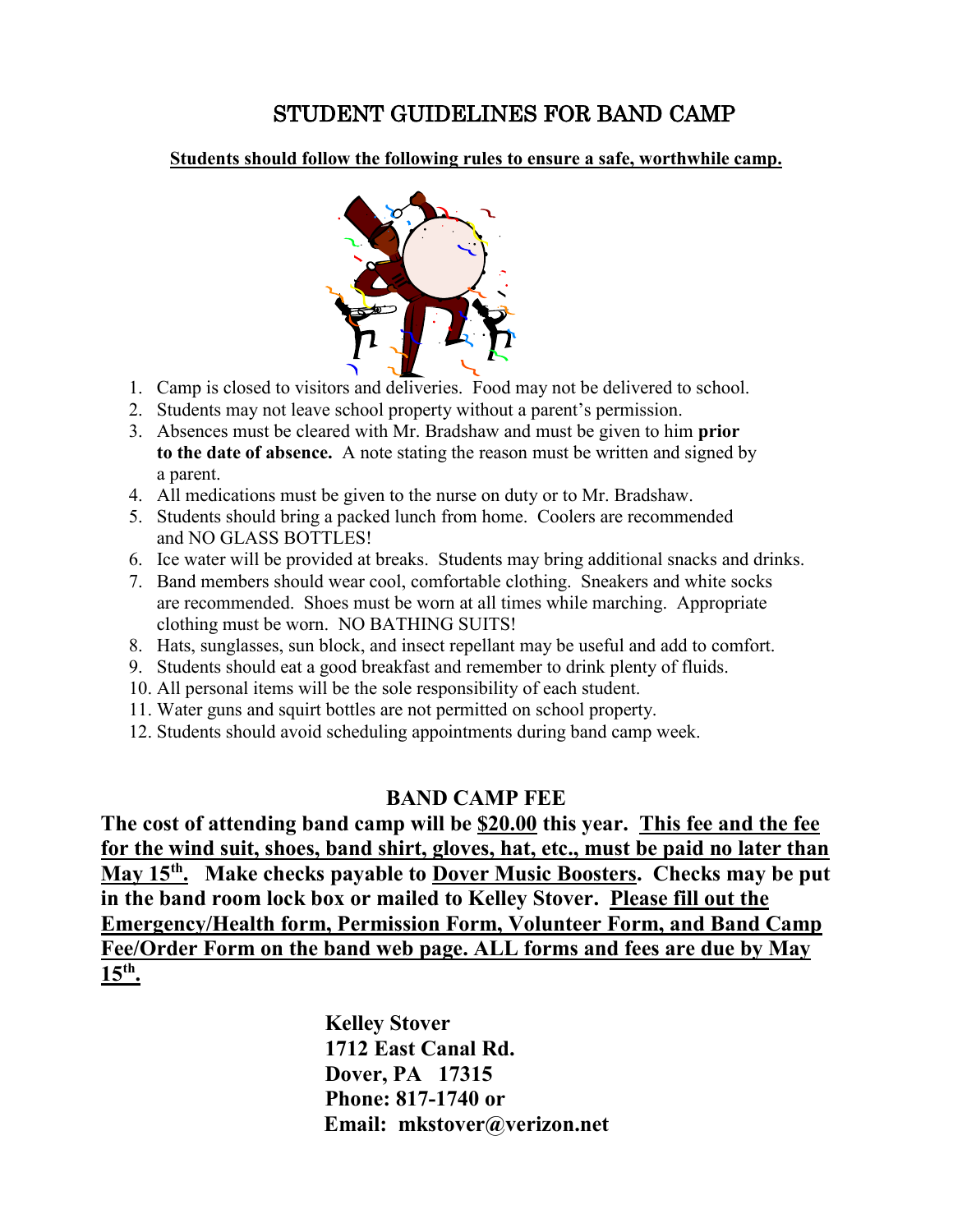### **UNIFORM AND ACCESSORIES**

### **Expenses in addition to the band camp fee may include the following:**

- **Shoes:** All new band members (not color guard) must purchase marching band shoes. Shoe fitting will take place Tuesday of band camp week. A representative of the shoe company will be there to size the shoes. Shoes have quality leather uppers and will last as long as they are taken care of. Shoes must be prepaid. **The cost is \$34.00. Include the payment with your band camp fee check.**
- **Gloves:** All new band members (not percussion & color guard) must purchase white gloves. Present members should replace their gloves if they are worn, stained, or lost. **Gloves are \$2.50 a pair. Include the payment with your band camp fee check.**
- **Shirts:** All band members, must purchase a bandshirt. It is a white 100% preshrunk cotton shirt with the Dover Band Emblem on the left front of the shirt. The student's last name will be printed on the back. This shirt will be worn by all band members as part of the marching band uniform. Present members may need or want to replace a shirt if it is stained, yellowed, or no longer fits properly. **The cost of the shirt is \$16.00. (\$18.50 for XXL.)Include the payment with your band camp fee check.**
- Hats: All new band members, including color & honor guards, must purchase a hat. It is a black baseball style cap with the Dover Band Emblem embroidered on the front and a music note embroidered on the back. Present members should replace their hat if it is lost or stained. **The cost is \$13.00. Include the payment with your band camp fee check.**
- **Sweatshirt:** Black hooded sweatshirt with Dover "EAGLE" Marching Band on the front, instrument name down the left sleeve and last name on the back. All lettering is white. **The cost is \$32.00 (S,M,L,XL), \$33.00 (XXL) & \$35.00 (XXXL). Include the payment with your band camp fee check.**
- **Wind Suit:** All new band members, including color & honor guards, must purchase a wind suit. It consists of black pants and a black jacket with the Dover Band emblem on the back. These are worn for away games and inclement weather**. Include the payment**

**with your band camp fee check.**

**Socks:** ALL band members must wear the uniform socks which are **black** crew socks**. Black** crew socks must be worn in order to not have other color socks or skin showing when marching. **These must be purchased on your own**.

The order form for the above items is included on the Band Camp Fee and Order Form on the band web site.

## **The students are responsible and accountable for their own wind suit, shoes, shirt, gloves, hat, water bottle and bag throughout the Marching Band season. Please label ALL of these items.**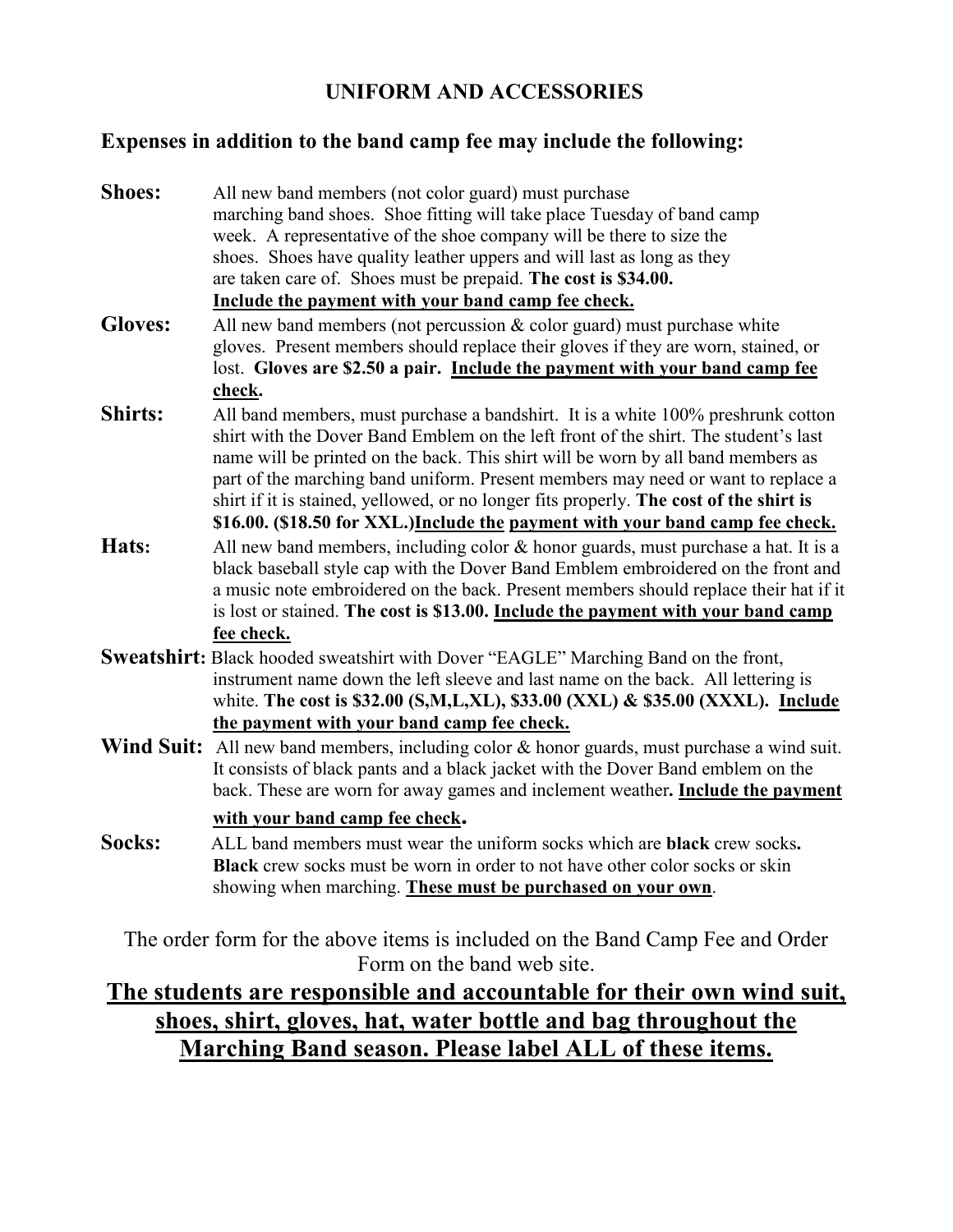#### **IMPORTANT BAND UNIFORM INFORMATION**

 If a band member's uniform becomes badly soiled, you will be required to have it dry-cleaned before the next performance. **Hong Kong Cleaners** does an excellent job at a reasonable cost. Gloves are hand washable. **Gloves should be cleaned before each and every performance.** A limited amount of additional gloves are ordered and may be purchased during the season if gloves are lost or damaged. Students are responsible for the band uniform that has been issued to them. Lost or damaged items must be replaced**. The total replacement cost for a uniform is \$450.00. NOTE:** Band members may be kept from performing if any part of the uniform is soiled, torn, or lost. Additionally, any removal of uniform parts when at a game, parade, etc., will only be at the discretion of the band director.

### **Medical Form**

All band members **MUST** have a completed medical form prior to the start of band camp. Returning band members need to verify information on last year's form or complete a new medical form. For all games, parades and band shows there will be a nurse assigned to the band. The information provided allows that person to make on-site decisions regarding treatment. Please complete the form carefully and completely. Thank you.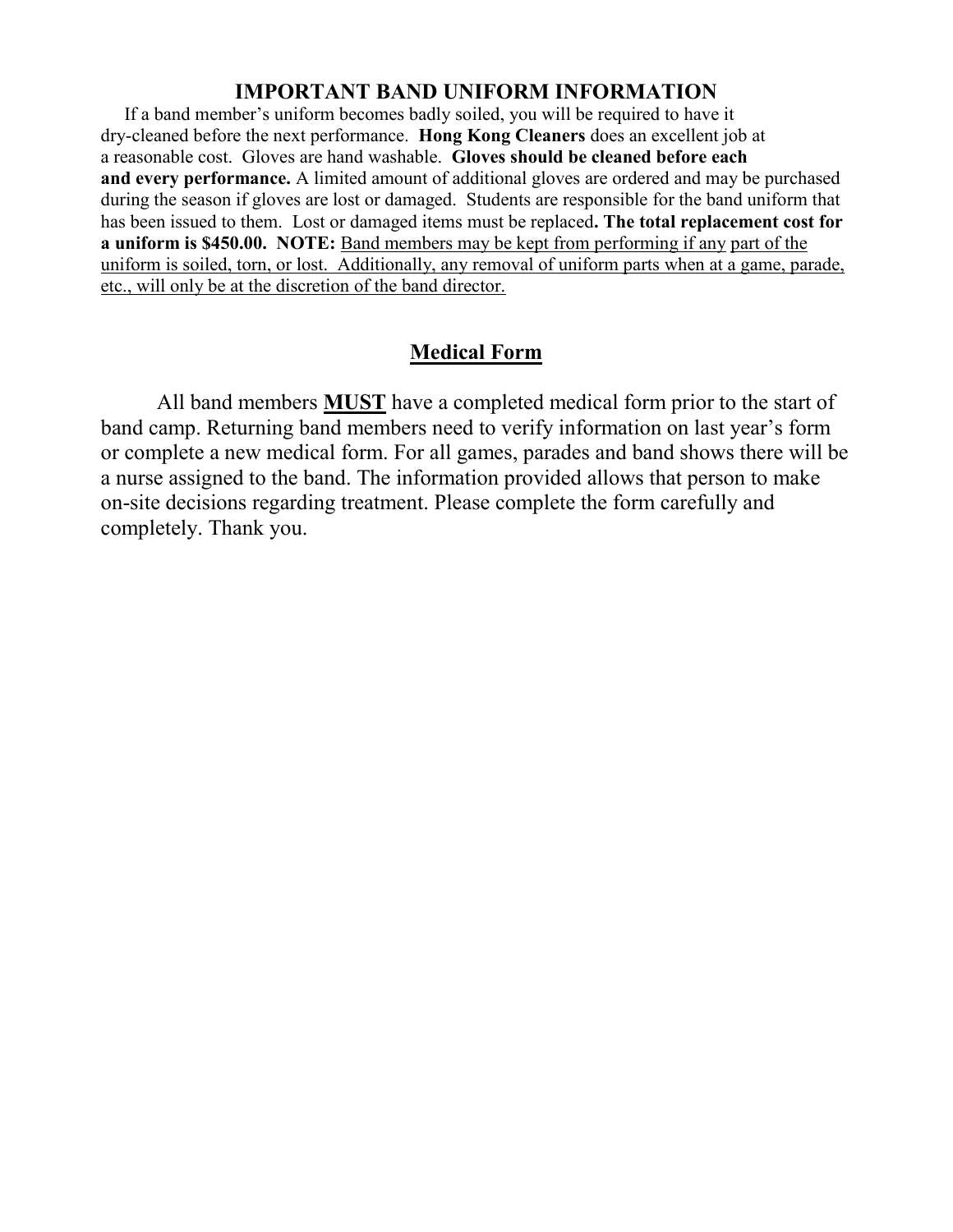## **DOVER AREA SCHOOL DISTRICT CO-CURRICULAR PARTICIPATION GUIDELINES**

The following guidelines governing student participation in co-curricular activities are established in accordance with School Board Policy #122, Extra-Curricular/Co-Curricular Activities. The guidelines set forth on this document are applicable to all students who participate in schoolsponsored activities that routinely meet beyond the regularly scheduled school day. These guidelines purposefully emphasize the importance for the student to recognize that academic success is their primary mission while attending schools within the Dover Area School District.

#### **ATTENDANCE**

Participants must be in school by 8:30 AM on regular school days to participate in contests or practices. A dentist or doctor's note is an acceptable excuse for participants who arrive after 8:30 AM. A participant who is on a school-sponsored field trip is considered in attendance. A participant who leaves school during regularly scheduled hours to go home or to a doctor cannot participate in a practice, contest, or performance that is scheduled on the same day unless a doctor's note is presented to the director **prior to the event**. He or she may participate in a practice, contest, or performance on the following day.

#### **ELIGIBILITY REQUIREMENTS**

To be eligible, participants in grades 9 through 12 must be passing all classes in which they are enrolled. Participants who do not meet the academic standards on a weekly basis will be ineligible to participate in practices, contests, or performances for a minimum of one week. Participants who do not meet the academic standards at the end of a marking period will be ineligible to participate in contests, or performances for a minimum of ten (10) **school days.** Prior to the start of the Marching Band season participants must be passing all courses in which they are enrolled from the beginning of the semester to the start date of the new season to be eligible for participation. Fall participants must have passed all courses in which they were enrolled during the previous spring semester in order to be eligible to participate in competitions or performance activities, but they may participate in practices prior to the start of fall semester classes. Once fall classes have begun, the student may not participate in contests, or performances for a minimum of ten (10) school days. If, after this period of ineligibility, the student has established a record of passing grades, in accordance with eligibility requirements, he or she will have their eligibility restored. Any student who has failed to successfully complete any project that is required for graduation and is advised in a course in which the student has been previously enrolled is not eligible to participate in any co-curricular activity until such project has been successfully completed. Eligibility will be restored immediately upon successful completion of a failed project.

#### **REGULATIONS**

- 1. Any participant who intends to participate in a co-curricular activity is prohibited from doing so until they have submitted a DASD Co-Curricular Participation Guidelines form (Band Camp Permission Form) signed and dated by the participant and the parent or guardian.
- 2. If a musician quits band, he/she shall be unable to tryout for another team during that season unless the director has released him to do so.
- 3. Participants are to remain in their practice, rehearsal, or performance areas while waiting for rides. Participants are not allowed to have unsupervised access to lockers or other parts of the school building at any time.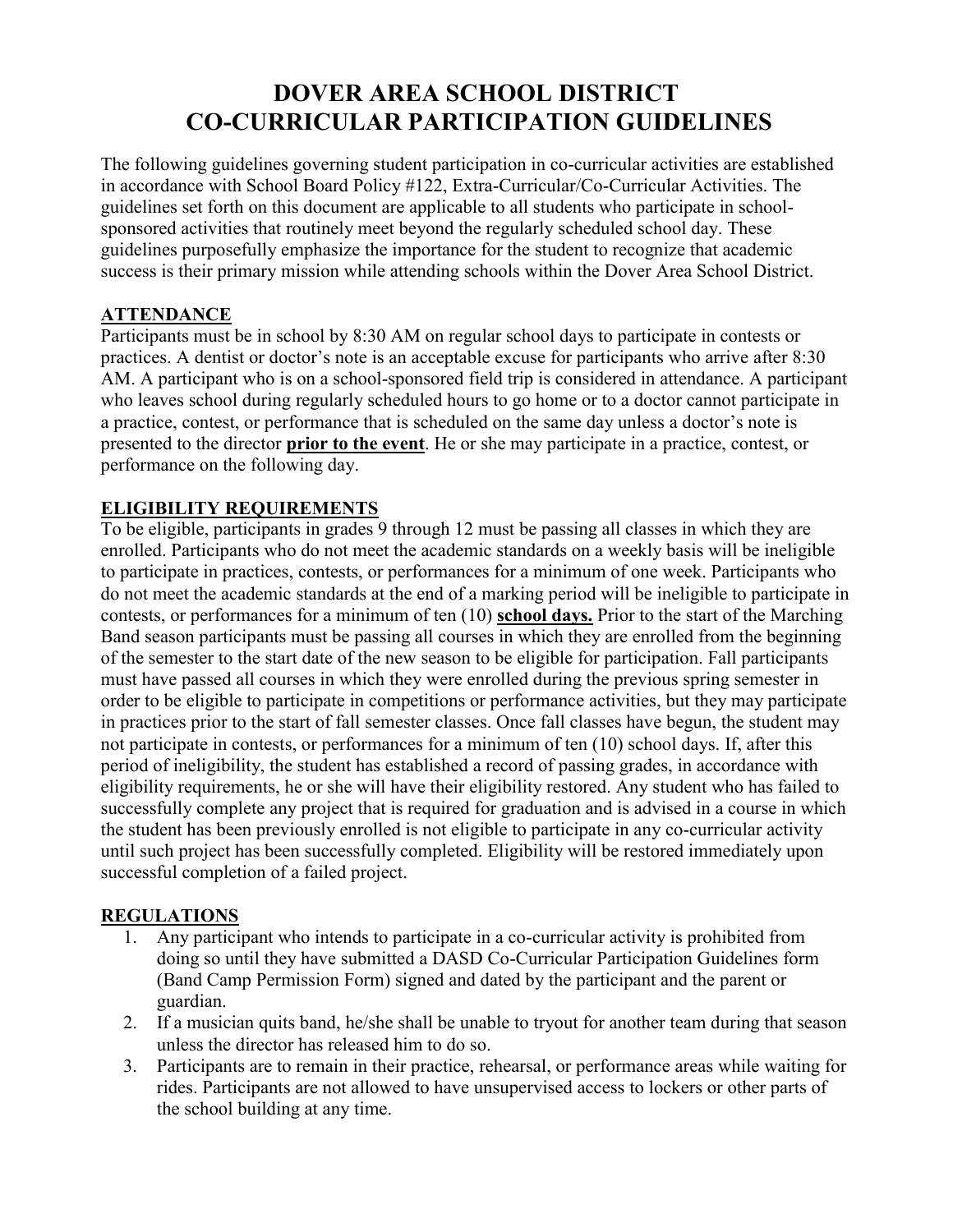- 4. All school issued equipment must be turned in to the director at the completion of that season. Musicians will not be allowed to tryout for another sport until all equipment has been returned to the director or has been paid for.
- 5. Any musician in possession or use of tobacco products, alcohol, or drugs will result in the revocation of privilege of participating in any co-curricular activities as described in Dover Area School District Board policy #227.
- 6. Any participant may be suspended from a co-curricular activity and may not participate in any other extra-curricular or co-curricular program for a period of time up to 60 school days for committing willful and flagrant acts of poor sportsmanship or improper behavior. Such acts include, but are not limited to, verbally or physically threatening or assaulting game officials, fellow participants, or spectators and committing other illegal acts, such as theft, vandalism, and indecent exposure. (A second offense in any of the offenses outlined above in numbers 5 or 6 will result in immediate dismissal from the band and will result in suspension of participation privileges from all co-curricular programs for the remainder of the current school year.)
- 7. Inappropriate in-school or out-of-school behavior could result in suspension or revocation of the privilege of participating in any co-curricular activity. A participant placed on in-school or out- of-school suspension is not considered in good standing and will not be able to practice, participate in, or attend any contests, practices, or performances on the day the suspension is imposed and for the duration of the suspension.
- 8. Any student who is ejected from a scheduled exhibition, contest, league competition, or tournament by an official will be excluded from participation in the next scheduled event. The student or school administration may request a review of the incident which led to the ejection.
- 9. The director has the authority to temporarily or permanently remove a student from the band with just cause.
- 10. A student who has been removed/dismissed from the band is not eligible for any music award from Dover Area High School or the Dover Band Boosters.
- 11. The Dover Area School District prohibits hazing or other inappropriate team initiation practices in any school sponsored co-curricular activity. Students who, without the director's knowledge, organize and/or take part in such activities will face suspension and/or dismissal from the activity.
- 12. A senior musician will be ineligible to participate in co-curricular activities if they are failing senior focal project the semester in which they are enrolled in the class, or if they failed senior focal project during the fall semester and have not satisfactorily completed all project components.
- 13. All practices are mandatory, unless excused by the director.

#### **TRANSPORTATION**

All student participants will travel to school-sponsored events using district transportation and will return to the school using the same transportation. Any exceptions must be approved through the high school office and must be requested in writing on a Travel Release Form to the Director at least one day prior to the date of the event. When returning from an event or performance, participants are expected to leave school premises as soon as possible.

#### **WARNING**

I realize there is a risk of injuries inherent to participating in band activities.